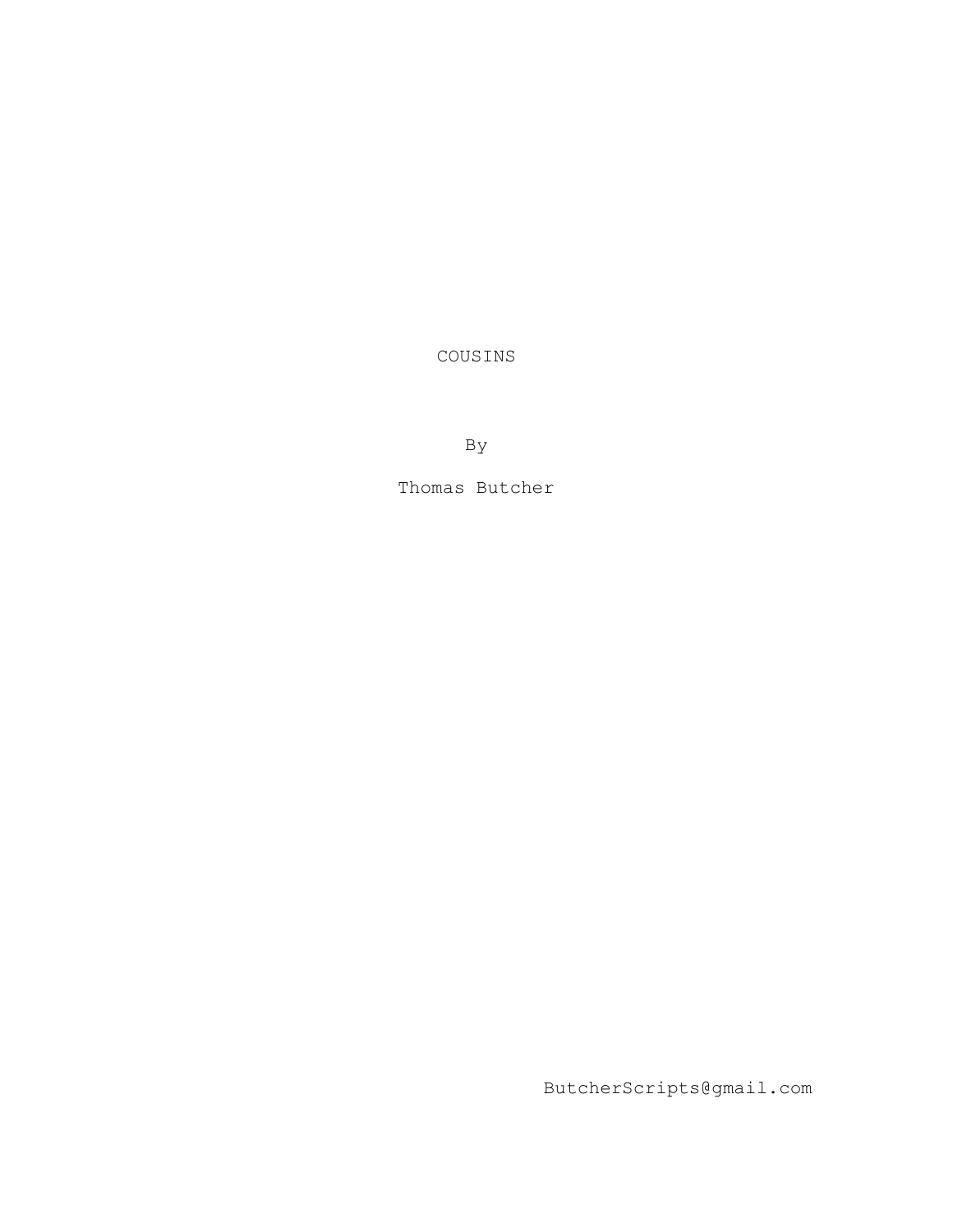INT. BEDROOM – NIGHT JASMINE and CALEB talk in bed. Caleb sits at the end, staring at his laptop. JASMINE Are you absolutely sure? CALEB It's all right here. Jasmine covers her face with her hands. JASMINE Oh my god. CALEB The same guy. Both family trees. She puts her hands down. JASMINE What does this mean? CALEB We're 4<sup>th</sup> cousins. She puts her hands back up. JASMINE Oh my god. She breathes heavily. Caleb goes to comfort her. He sets the laptop aside and puts his arms around her. CALEB Jasmine, don't cry. Please, don't start crying. JASMINE Don't touch me! CALEB What? JASMINE Get away from me! She pushes him. CALEB Jasmine!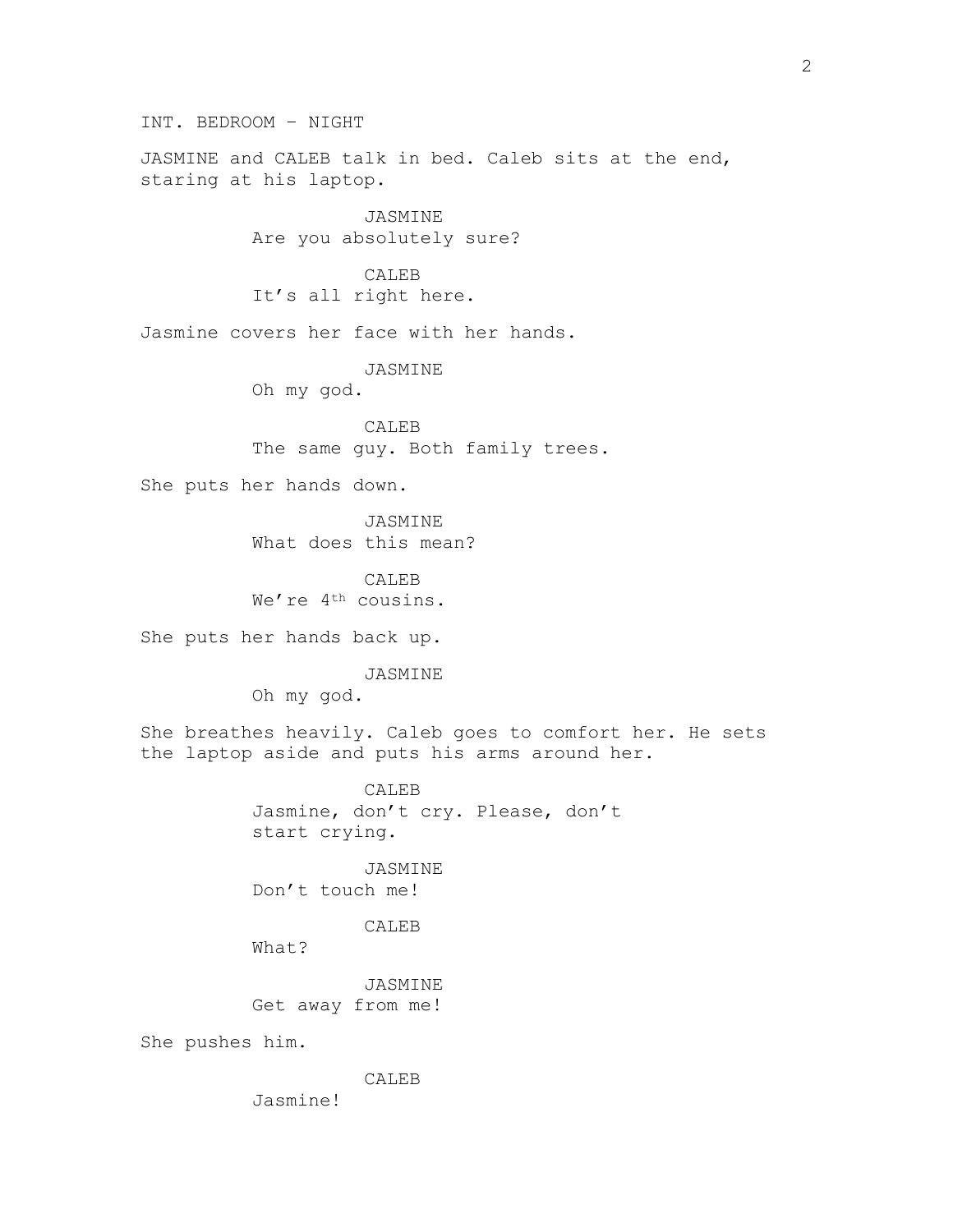She flaps her hands up and down rapidly making disgusted noises.

> JASMINE This is so disgusting!

She starts to almost throw up.

CALEB Baby, listen to me!

### JASMINE

What did you just say? You're kidding me right? You did not just call me baby!

### CALE<sub>B</sub>

Look, this is a lot to take in; I am also shocked, or in your case traumatized. But, this isn't the end of the world.

#### JASMINE

Excuse me? What do you mean? We're related, Caleb! And we can't be related if we're engaged!

She flashes the ring on her finger.

**CALEB** Well, there's no law against it.

JASMINE

Oh yeah? Well, there ain't no law against eating a dead animal on the side of the road either, but I ain't about to do that!

CALEB I understand you're upset.

JASMINE

What gave it away! Was it the DNA?

### CALEB

Can I have just a second, please?

She looks at him, disgusted.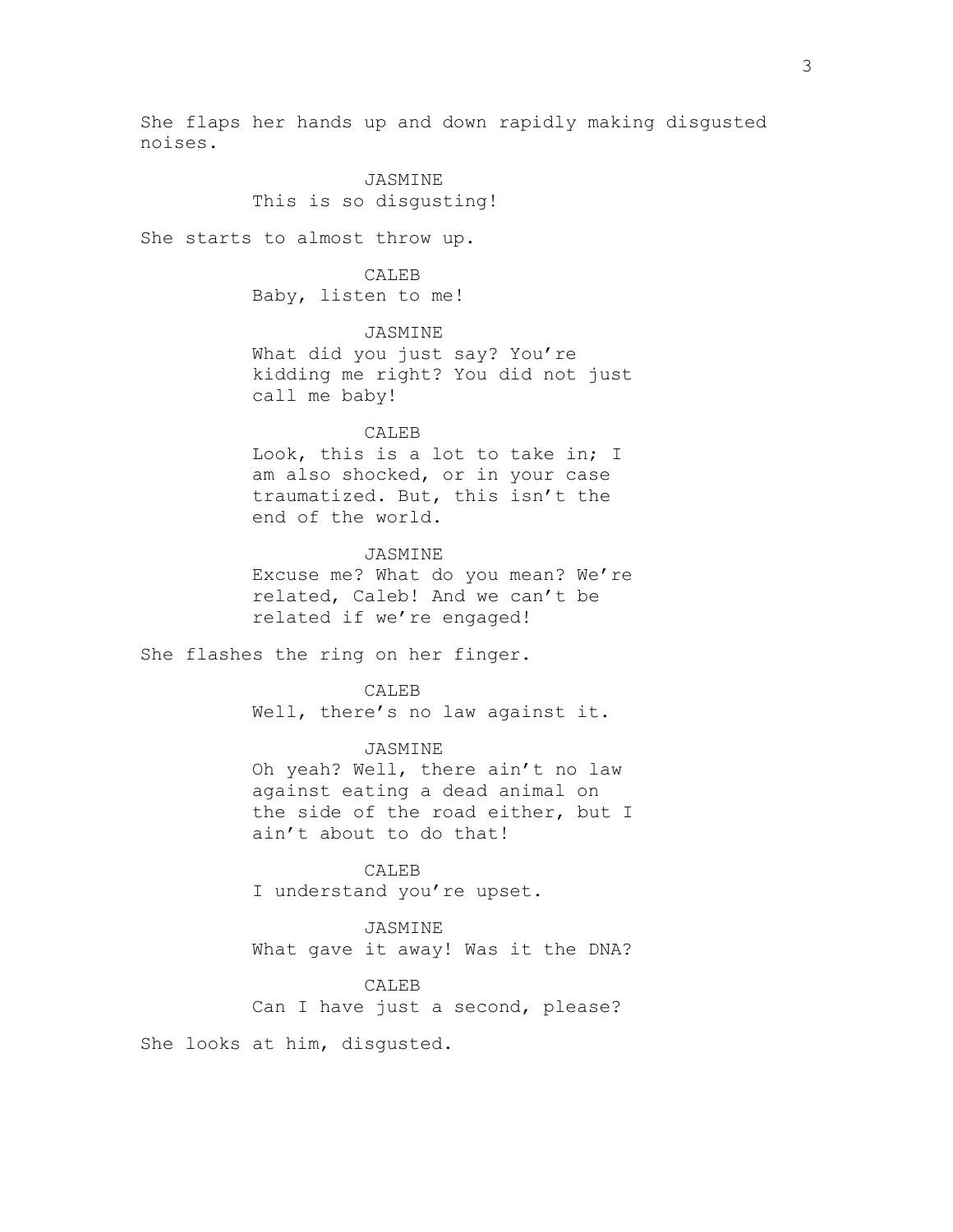CALEB (CONT'D) I need you to understand that everyone is related to everybody else in some way. Look.

He grabs his laptop and starts searching.

CALEB (CONT'D) Here. Most people have an average of 1,000 4<sup>th</sup> cousins.

JASMINE That's not everybody.

CALEB 5,000 5th cousins. 25,000 6th cousins. 100,000-

### JASMINE

Alright! Ok!

### CALEB

By the 9<sup>th</sup> or 10<sup>th</sup> cousin you're in the millions, Jasmine.

JASMINE But, doesn't this mean we can't have children?

# CALEB

Children?

She looks at him, sternly. He turns to his laptop and searches.

> CALEB (CONT'D) Well, this says that the odds of birth defects for children of first cousins are 6 percent.

### JASMINE

What else?

CALEB 2<sup>nd</sup> cousins are 1.5 percent. So, If you keep going, then 4th cousins would be…

They think to themselves, confused by the math.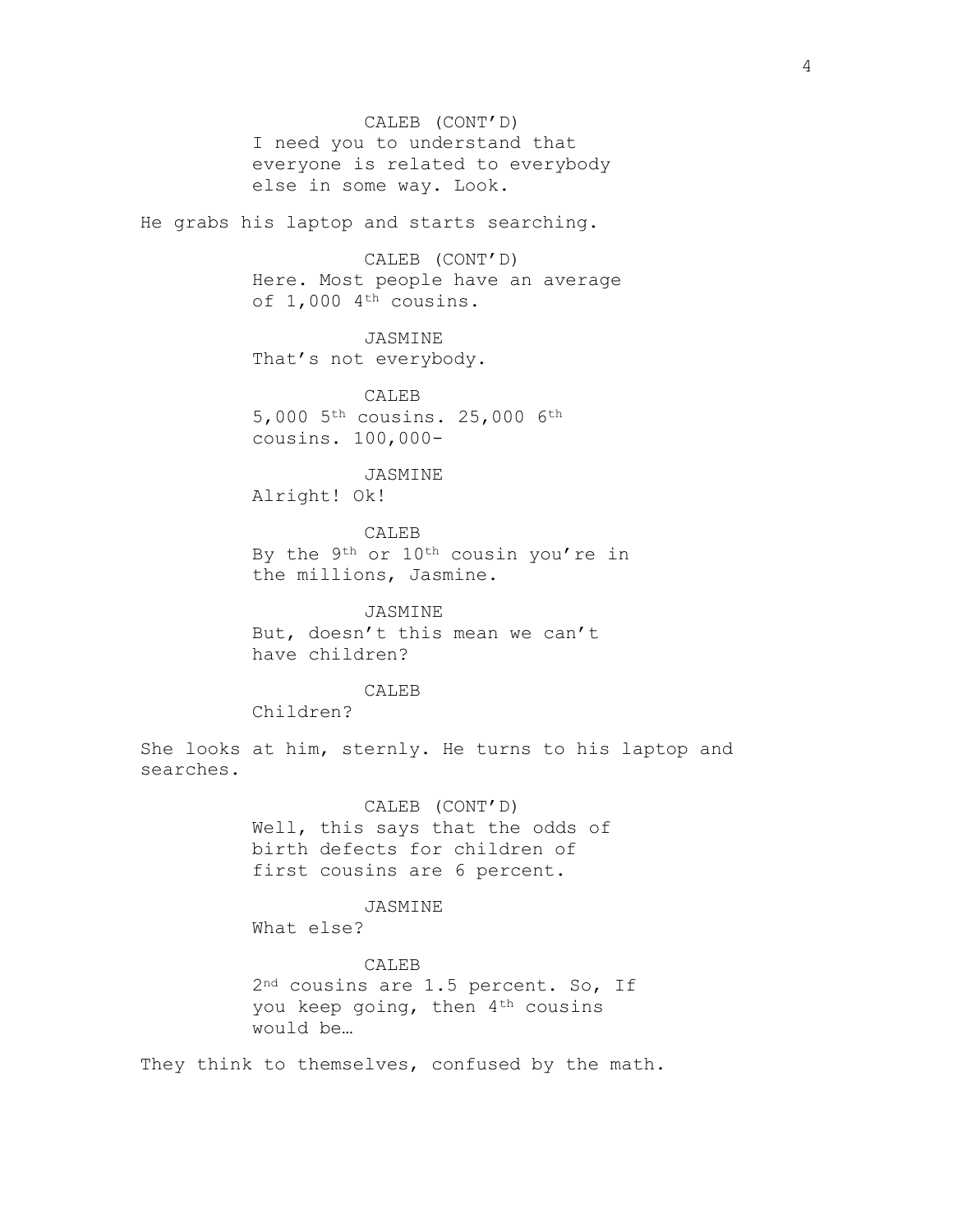CALEB (CONT'D) I think it's safe.

JASMINE

Sure.

CALEB

So…we good?

JASMINE We don't have to tell people, right?

### CALEB

Right.

JASMINE And we don't have to move to the south?

CALEB Na-ah. I ain't about to put up with giant spiders.

JASMINE Ok. I feel you. And don't go around calling me couz.

CALEB Are you still going to call me daddy?

JASMINE I don't know yet.

CALEB

I love you.

JASMINE

I love you too.

He leans in for a kiss. She turns. He kisses her cheek. He looks at her, confused.

> JASMINE (CONT'D) Not ready. Tell me about this guy.

Caleb pulls up the info on his laptop. They cuddle together.